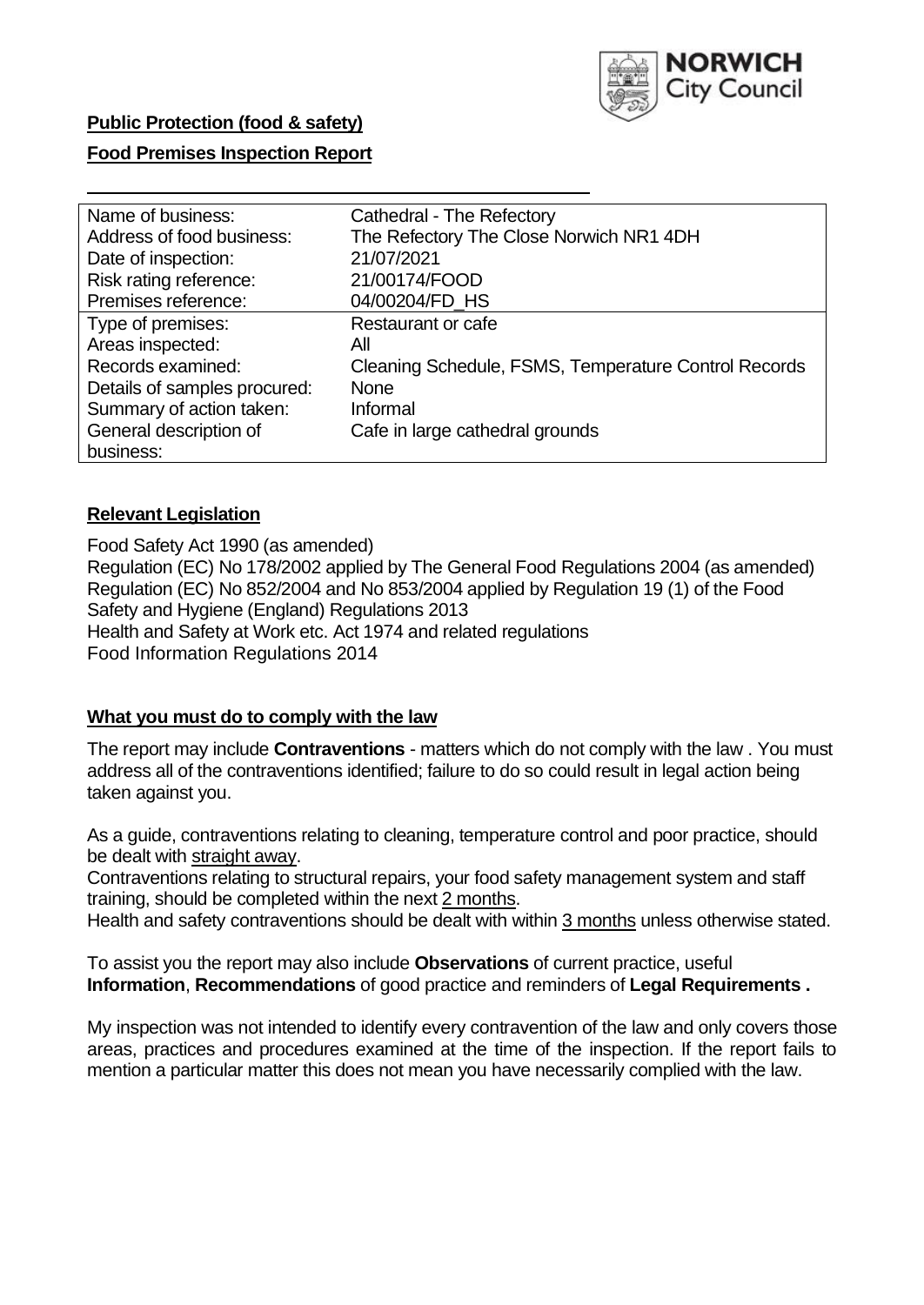# **FOOD SAFETY**

# **How we calculate your Food Hygiene Rating:**

 The food safety section has been divided into the three areas which you are scored against for the hygiene rating: 1. food hygiene and safety procedures, 2. structural requirements and 3. confidence in management/control procedures. Each section begins with a summary of what was observed and the score you have been given. Details of how these scores combine to produce your overall food hygiene rating are shown in the table.

| <b>Compliance Area</b>                     |          |           |           | <b>You Score</b> |           |                |           |    |                |  |  |
|--------------------------------------------|----------|-----------|-----------|------------------|-----------|----------------|-----------|----|----------------|--|--|
| <b>Food Hygiene and Safety</b>             |          |           |           | $\overline{0}$   | 5         | 10             | 15        | 20 | 25             |  |  |
| <b>Structure and Cleaning</b>              |          |           | $\Omega$  | 5                | 10        | 15             | 20        | 25 |                |  |  |
| Confidence in management & control systems |          |           | $\Omega$  | 5                | 10        | 15             | 20        | 30 |                |  |  |
|                                            |          |           |           |                  |           |                |           |    |                |  |  |
| <b>Your Total score</b>                    | $0 - 15$ | <b>20</b> | $25 - 30$ |                  | $35 - 40$ |                | $45 - 50$ |    | > 50           |  |  |
| <b>Your Worst score</b>                    | 5        | 10        | 10        |                  | 15        |                | 20        |    | $\blacksquare$ |  |  |
|                                            |          |           |           |                  |           |                |           |    |                |  |  |
| <b>Your Rating is</b>                      | 5        | 4.        |           | 3                |           | $\overline{2}$ |           |    | $\overline{0}$ |  |  |

Your Food Hygiene Rating is 5 - a very good standard



# **1. Food Hygiene and Safety**

 with legal requirements. You have safe food handling practices and procedures and all the Food hygiene standards are high. You demonstrated a very good standard of compliance necessary control measures to prevent cross-contamination are in place. Some minor contraventions require your attention. **(Score 5)** 

# Contamination risks

 with bacteria or allergens or its physical contamination with dirt, foreign objects or **Contravention** The following exposed food to the general risk of cross-contamination chemicals:

- cheese straws in cardboard boxes previously used to transport raw vegetables. There was grease proof paper lining within the box but not suitably used to prevent the cheese straws from coming into contact with the cardboard
- worn chopping boards

### Hand-washing

**Observation** I was pleased to see hand washing was well managed.

#### Personal Hygiene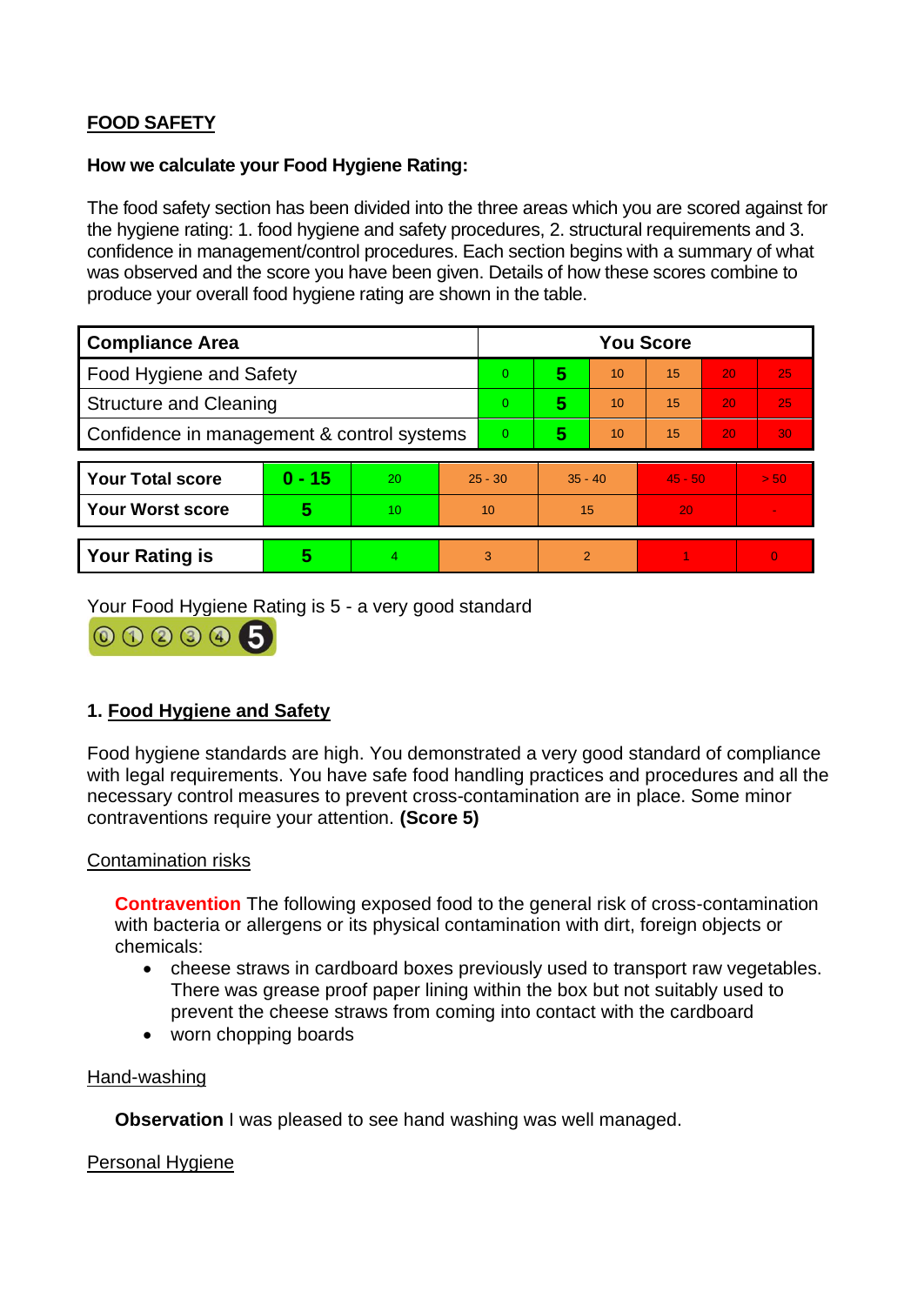**Observation** I was pleased to see that standards of personal hygiene were high.

# Temperature Control

**Observation** I was pleased to see you were able to limit bacterial growth and/or survival by applying appropriate temperature controls at points critical to food safety and that you were monitoring temperatures.

# **2. Structure and Cleaning**

The structure facilities and standard of cleaning and maintenance are all of a good standard and only minor repairs and/or improvements are required. Pest control and waste disposal provisions are adequate. The minor contraventions require your attention. **(Score 5)** 

# Cleaning of Structure

**Contravention** The following items were dirty and require more frequent and thorough cleaning:

- around equipment feet
- behind and under equipment
- main vaulted ceiling

**Contravention** The following items could not be effectively cleaned and must be covered or made non-absorbent:

• unsealed wooden structures-shelf above stairs to downstairs kitchen area

# Cleaning of Equipment and Food Contact Surfaces

**Observation** You had dedicated equipment for the preparation of raw and ready-to-eat foods.

# Maintenance

**Observation** You are maintaining the premises in good condition.

# **Pest Control**

 **Recommendation** Request copies of pest control inspections organised by Norwich **Cathedral** 

# **3. Confidence in Management**

 of compliance with the law. You have a good track record. There are some minor A food safety management system is in place and you demonstrate a very good standard